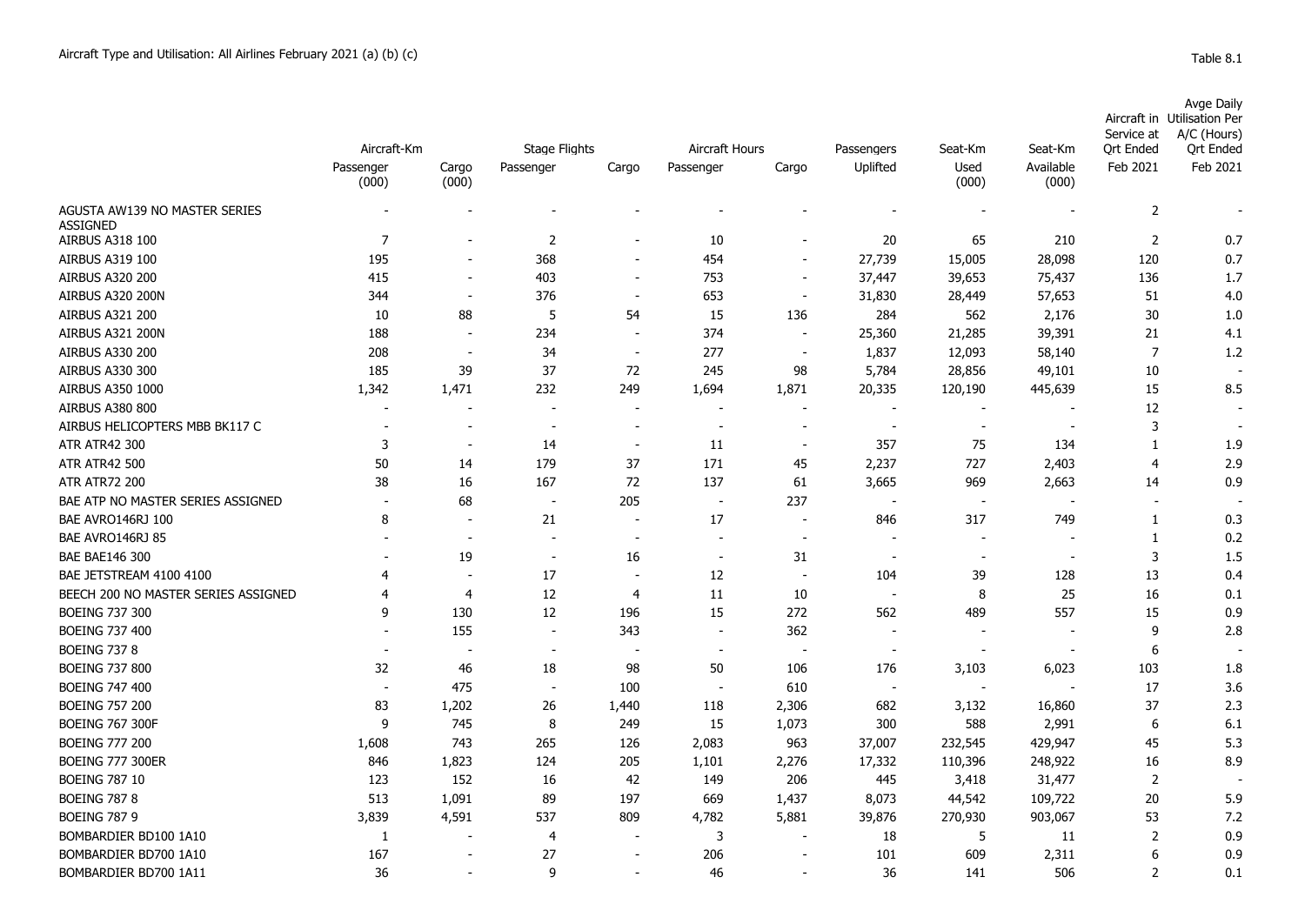|                                                           | Aircraft-Km        |                          | <b>Stage Flights</b> |                          | Aircraft Hours |                          | Passengers               | Seat-Km                  | Seat-Km                  | Service at<br>Ort Ended | Avge Daily<br>Aircraft in Utilisation Per<br>A/C (Hours)<br>Ort Ended |
|-----------------------------------------------------------|--------------------|--------------------------|----------------------|--------------------------|----------------|--------------------------|--------------------------|--------------------------|--------------------------|-------------------------|-----------------------------------------------------------------------|
|                                                           | Passenger<br>(000) | Cargo<br>(000)           | Passenger            | Cargo                    | Passenger      | Cargo                    | Uplifted                 | Used<br>(000)            | Available<br>(000)       | Feb 2021                | Feb 2021                                                              |
| BRITTEN NORMAN BN2A UNDESIGNATED<br><b>MASTER SERIES</b>  | 14                 |                          | 418                  | ÷                        | 105            | $\overline{\phantom{0}}$ | 882                      | 39                       | 115                      | $\overline{2}$          | 1.7                                                                   |
| CANADAIR CL600 2B16 600                                   | 5                  |                          | 4                    |                          | 7              | $\overline{\phantom{0}}$ | 14                       | 19                       | 58                       | 7                       | 0.1                                                                   |
| CESSNA 310 NO MASTER SERIES ASSIGNED                      |                    |                          |                      |                          |                |                          |                          |                          |                          | $\overline{2}$          |                                                                       |
| CESSNA 402 NO MASTER SERIES ASSIGNED                      |                    |                          |                      |                          |                |                          |                          |                          |                          | 1                       |                                                                       |
| CESSNA 404 NO MASTER SERIES ASSIGNED                      |                    |                          |                      |                          |                |                          |                          |                          |                          | $\overline{2}$          |                                                                       |
| CESSNA 510 NO MASTER SERIES ASSIGNED                      |                    |                          |                      |                          |                |                          |                          |                          | $\overline{\phantom{a}}$ | 1                       | $\overline{\phantom{a}}$                                              |
| CESSNA 525 NO MASTER SERIES ASSIGNED                      | $\mathbf{1}$       |                          | 2                    |                          | $\mathbf{1}$   |                          |                          | 1                        | $\overline{4}$           | 3                       | 0.1                                                                   |
| CESSNA 550 NO MASTER SERIES ASSIGNED                      |                    |                          | ٠                    |                          | ٠              |                          |                          | $\overline{\phantom{a}}$ |                          | 1                       | 0.1                                                                   |
| CESSNA 560 NO MASTER SERIES ASSIGNED                      | 8                  |                          | 11                   | $\overline{\phantom{a}}$ | 14             |                          |                          | 21                       | 75                       | 10                      | 0.3                                                                   |
| CESSNA F406 NO MASTER SERIES<br><b>ASSIGNED</b>           |                    | $\overline{7}$           |                      | $\overline{7}$           | ÷.             | 17                       |                          |                          |                          | 6                       | 0.3                                                                   |
| DASSAULT FALCON 2000 NO MASTER<br><b>SERIES ASSIGNED</b>  | 3                  |                          | 2                    | $\overline{\phantom{0}}$ | 4              | $\blacksquare$           | 13                       | 16                       | 25                       | 4                       | 0.2                                                                   |
| DASSAULT FALCON 7X NO MASTER SERIES<br><b>ASSIGNED</b>    | 42                 |                          | 8                    | $\blacksquare$           | 51             | $\blacksquare$           | 41                       | 232                      | 608                      | $\overline{7}$          | 0.2                                                                   |
| DASSAULT FALCON 900EX NO MASTER<br><b>SERIES ASSIGNED</b> | 18                 |                          | 5                    | $\overline{\phantom{a}}$ | 24             | ÷,                       | 33                       | 126                      | 272                      | 3                       | 0.5                                                                   |
| DE HAVILLAND DHC6 400                                     | 21                 |                          | 125                  | $\blacksquare$           | 112            |                          | 304                      | 53                       | 395                      | 3                       | 2.2                                                                   |
| <b>DORNIER 228 200</b>                                    | 3                  |                          | 68                   |                          | 23             | $\blacksquare$           | 148                      | 6                        | 52                       | 3                       | 0.8                                                                   |
| <b>EMBRAER EMB135 NO MASTER SERIES</b><br><b>ASSIGNED</b> | 23                 |                          | 10                   | $\overline{\phantom{a}}$ | 32             | $\overline{a}$           | 37                       | 88                       | 303                      | 8                       | 0.8                                                                   |
| <b>EMBRAER EMB145 NO MASTER SERIES</b><br><b>ASSIGNED</b> | 170                | $\overline{a}$           | 536                  | $\overline{a}$           | 474            |                          | 6,302                    | 2,547                    | 8,334                    | 17                      | 1.2                                                                   |
| <b>EMBRAER EMB505 NO MASTER SERIES</b><br><b>ASSIGNED</b> | 10                 | $\overline{\phantom{0}}$ | 11                   | $\overline{\phantom{a}}$ | 17             | $\overline{a}$           | $\overline{\phantom{a}}$ | 16                       | 69                       | $\overline{4}$          | 0.2                                                                   |
| EMBRAER ERJ170 100                                        | 6                  |                          | 14                   | $\blacksquare$           | 12             | $\blacksquare$           | 524                      | 244                      | 479                      | $\overline{7}$          | 0.4                                                                   |
| EMBRAER ERJ190 100                                        | 22                 |                          | 37                   |                          | 45             |                          | 1,370                    | 959                      | 2,163                    | 22                      | 0.3                                                                   |
| EMBRAER ERJ190 200                                        |                    |                          |                      |                          | ٠              |                          | $\overline{\phantom{a}}$ | $\overline{a}$           |                          | $\mathbf{1}$            | 0.6                                                                   |
| EUROCOPTER AS365 NO MASTER SERIES<br><b>ASSIGNED</b>      |                    |                          |                      |                          |                |                          |                          |                          |                          | $\blacksquare$          | $\overline{\phantom{a}}$                                              |
| <b>GULFSTREAM GIV NO MASTER SERIES</b><br><b>ASSIGNED</b> |                    |                          |                      |                          |                |                          |                          |                          |                          | $\mathbf{1}$            |                                                                       |
| <b>GULFSTREAM GV NO MASTER SERIES</b><br><b>ASSIGNED</b>  | 45                 |                          | 8                    |                          | 54             |                          | 55                       | 333                      | 639                      | 2                       | 0.7                                                                   |
| <b>GULFSTREAM GVI NO MASTER SERIES</b><br><b>ASSIGNED</b> |                    |                          |                      |                          |                |                          |                          |                          |                          | 3                       | 0.4                                                                   |
| HAWKER HAWKER 800 NO MASTER SERIES<br><b>ASSIGNED</b>     | 3                  |                          | 5                    |                          | 5              |                          |                          | 8                        | 26                       | 5                       | 0.3                                                                   |
| SAAB 2000 NO MASTER SERIES ASSIGNED                       |                    |                          |                      |                          |                |                          |                          |                          |                          | $\mathbf{1}$            | 0.1                                                                   |